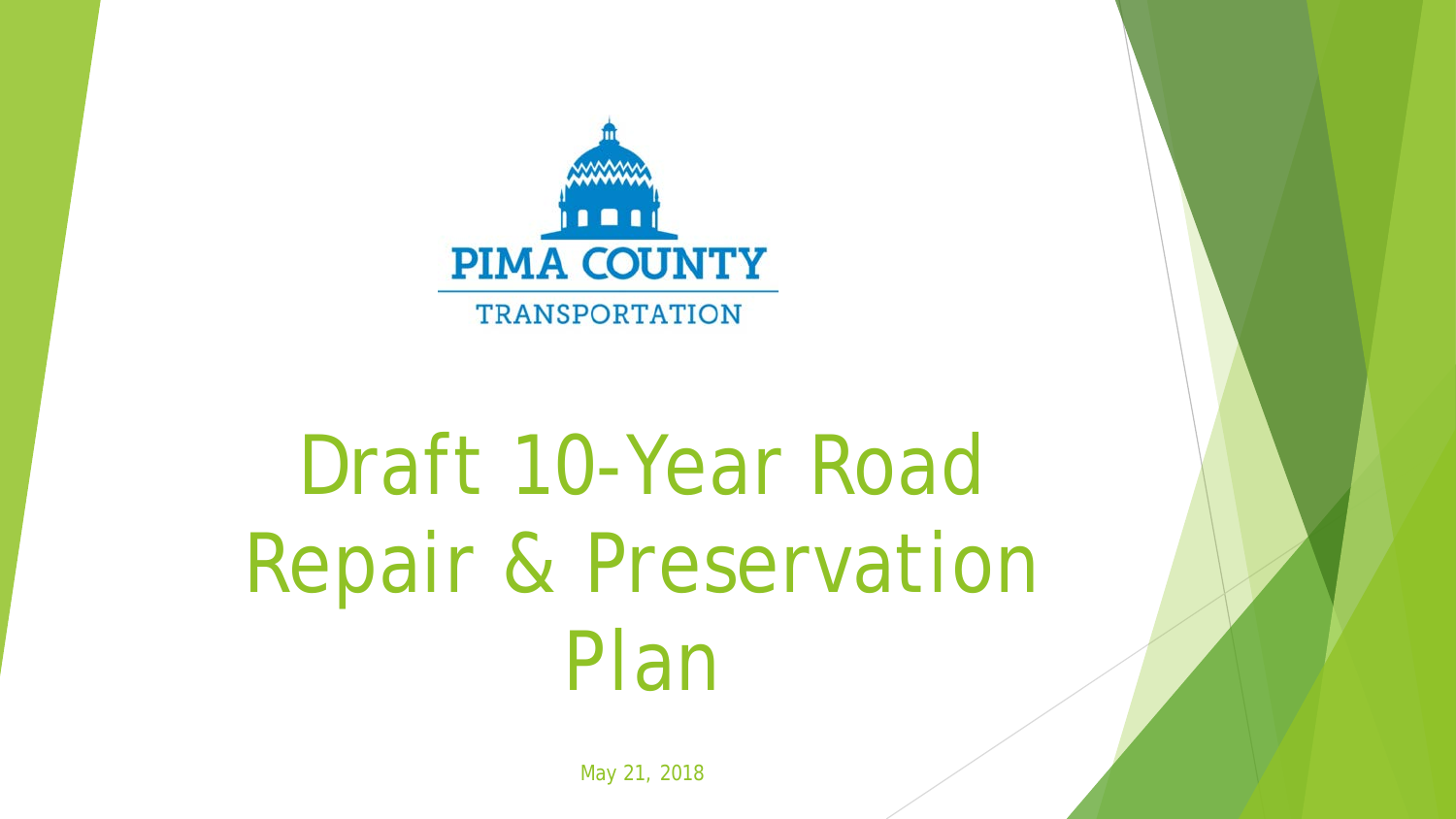#### Purpose

Repair within 10 years and preserve in at least fair condition, all paved roadways accepted for maintenance by Pima County

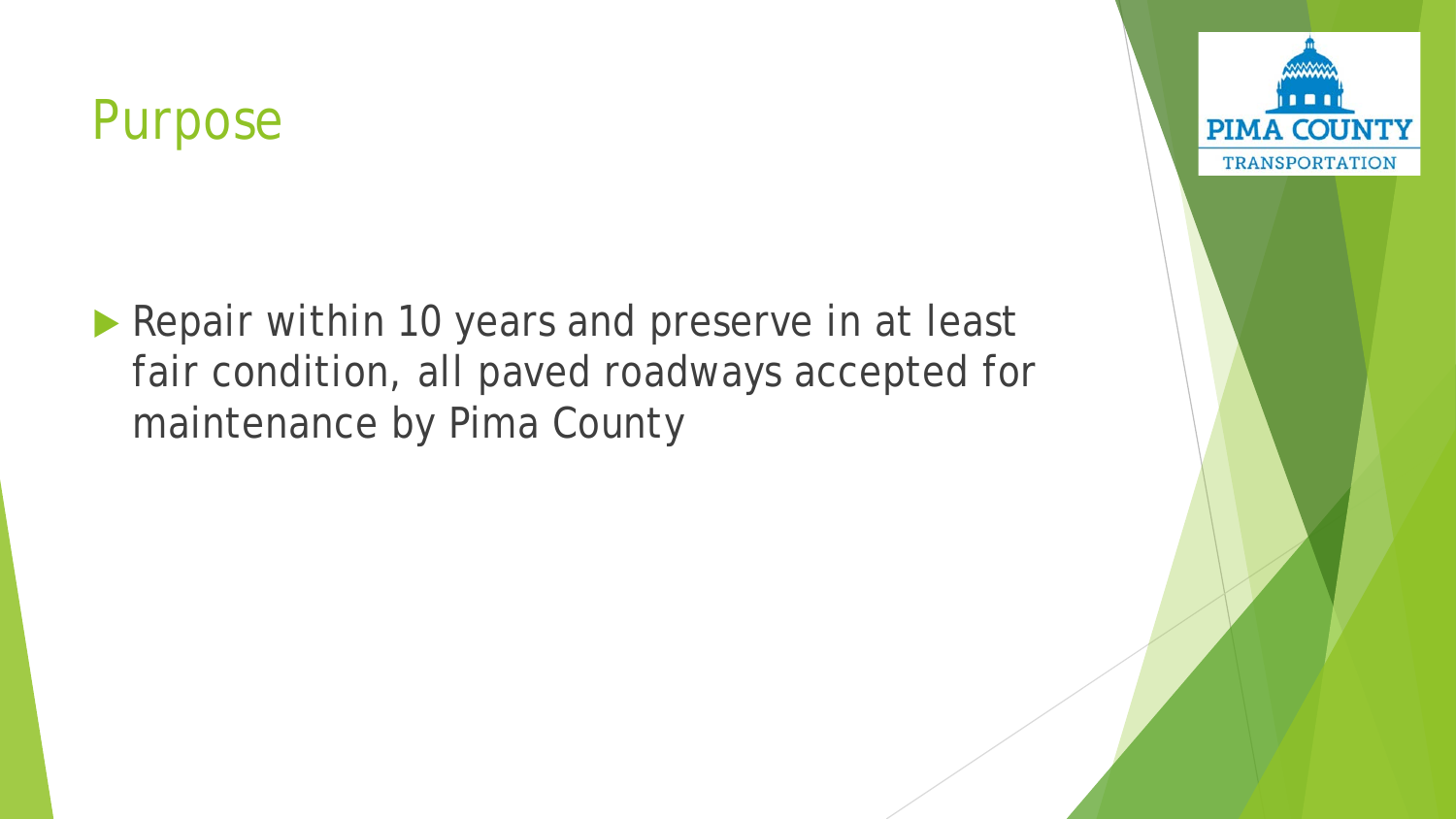# Scope

- Repair and preservation of public paved roadways to maximize PASER during the plan period
- **Pavement and associated edge protection on** uncurbed roadways to include shoulders or headers
- ADA infrastructure improvements required by the application of a particular repair or preservation treatment

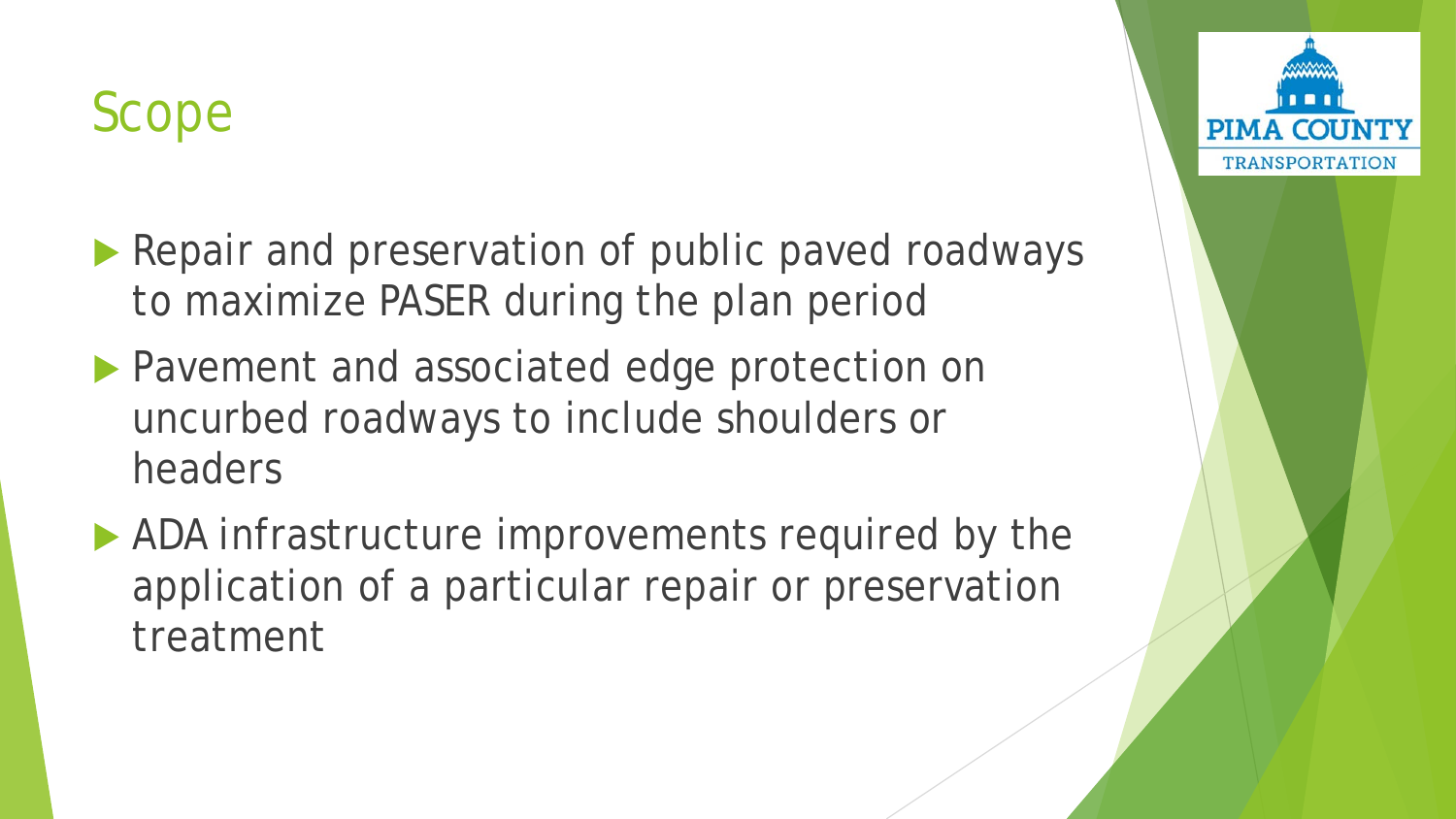# Assumptions: Pavement Degradation



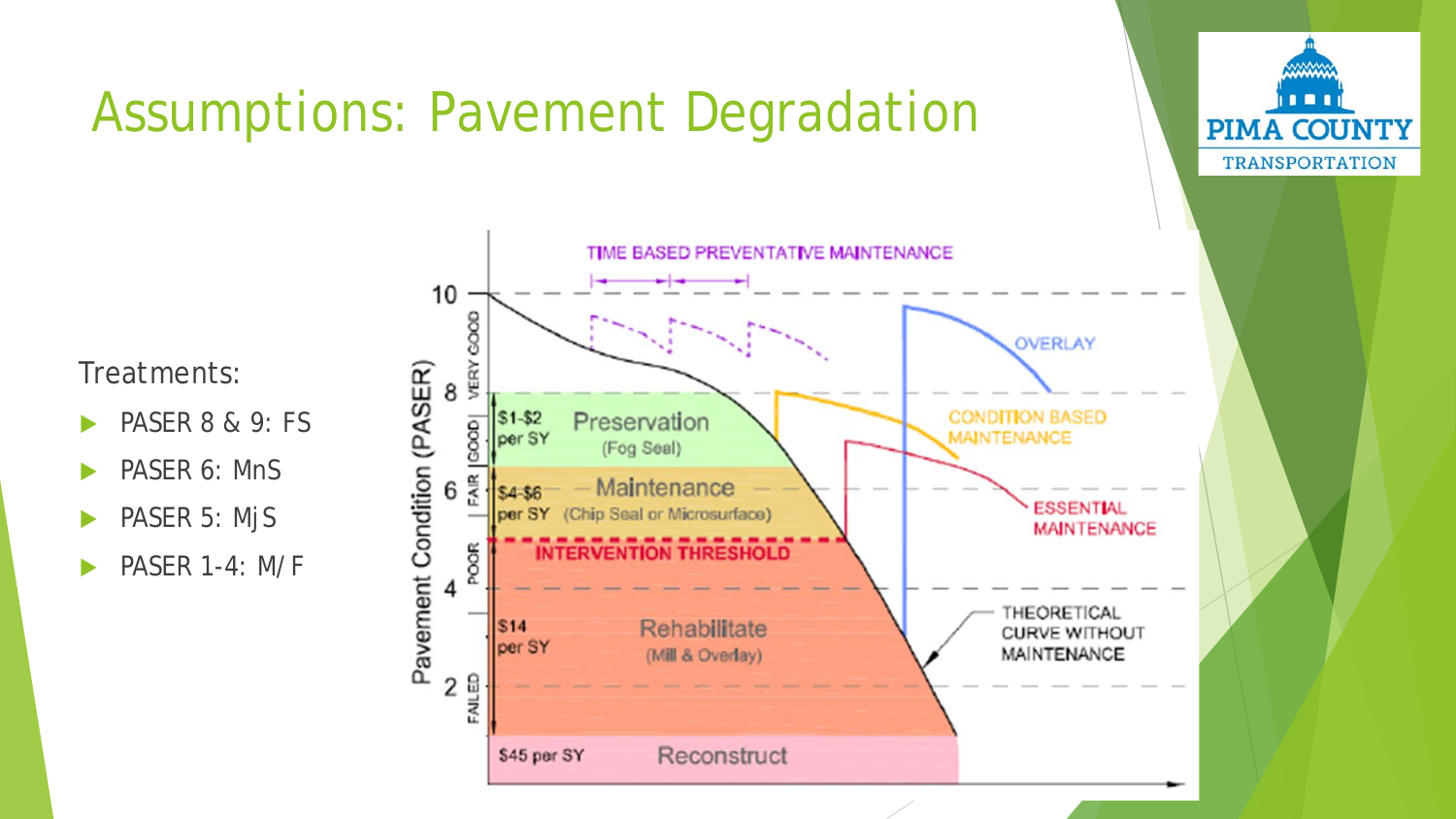### Assumptions: Cost

- **\$14/SY: mill & fill (2" PAG 2)**
- ▶ \$6/SY: crack & major seal (cape or micro)
- ▶ \$4.5/SY: crack & minor seal (chip)
- $\triangleright$  \$1.5/SY: fog seal
- $\blacktriangleright$  \$2,500 per curb ramp
- ▶ 4% Financing
- Approx. 2.5%/year or 12.7%/10 years inflation (Chained Price Index for State & Local Investment in Highways and Streets reported by the U.S. Bureau of Economic Analysis)

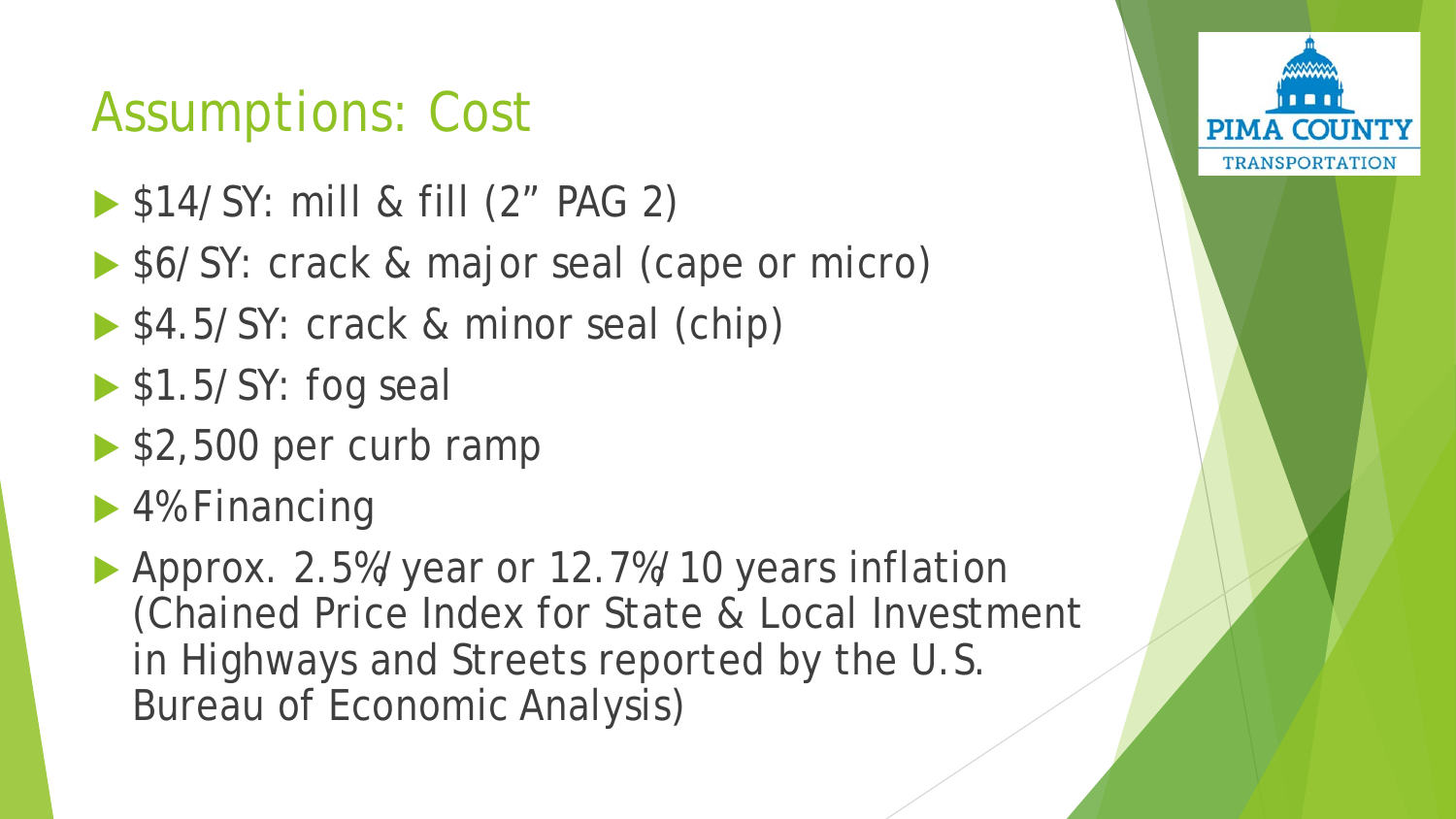# Assumptions: Budget Sources

| $\mathbf{1}$                                         | $\overline{2}$<br><b>Estimated</b><br><b>Sales Tax</b><br><b>Revenue</b><br><b>Allocated to</b><br>Unincorporate<br>d Pima Co. | 3<br><b>Additional</b><br><b>HURF Available</b><br>from 1997<br><b>Bond Debt</b> | $\overline{\mathbf{4}}$<br>Projected<br>growth in<br><b>HURF</b> from<br><b>Additional</b><br><b>State-Shared</b> | 5<br>Surplus 1997<br><b>HURF Bond</b> | 6<br>Department of<br><b>Transportation</b><br>Operational | 7                 |
|------------------------------------------------------|--------------------------------------------------------------------------------------------------------------------------------|----------------------------------------------------------------------------------|-------------------------------------------------------------------------------------------------------------------|---------------------------------------|------------------------------------------------------------|-------------------|
| Year                                                 | <b>Roads</b>                                                                                                                   | <b>Decreases</b>                                                                 | <b>Revenues</b>                                                                                                   | <b>Allocation</b>                     | <b>Savings</b>                                             | <b>Total</b>      |
| 1                                                    | \$41,892,034                                                                                                                   | \$<br>174,900                                                                    | \$<br>3,681,330                                                                                                   | \$6,000,000                           | \$1,000,000                                                | \$.<br>52,748,264 |
| $\overline{2}$                                       | \$31,752,782                                                                                                                   | \$<br>704,900                                                                    | \$<br>5,605,233                                                                                                   |                                       | \$3,000,000                                                | \$<br>41,062,915  |
| 3                                                    | \$32,992,193                                                                                                                   | \$751,533                                                                        | \$7,586,853                                                                                                       |                                       | \$4,000,000                                                | \$<br>45,330,579  |
| $\overline{4}$                                       | \$34,173,926                                                                                                                   | 5,631,033<br>\$                                                                  | \$9,627,922                                                                                                       |                                       | \$6,000,000                                                | \$<br>55,432,881  |
| 5                                                    | \$35,381,690                                                                                                                   | \$5,619,483                                                                      | \$11,730,222                                                                                                      |                                       | \$7,000,000                                                | \$<br>59,731,395  |
| 6                                                    | \$<br>36,584,667                                                                                                               | 8,659,808<br>\$.                                                                 | 13,895,592<br>\$                                                                                                  |                                       | \$9,000,000                                                | \$<br>68,140,067  |
| $\overline{7}$                                       | \$37,755,376                                                                                                                   | \$<br>8,656,208                                                                  | 16,125,923<br>\$                                                                                                  |                                       | \$10,000,000                                               | \$<br>72,537,507  |
| 8                                                    | \$<br>38,850,282                                                                                                               | \$.<br>8,659,921                                                                 | \$<br>18,423,163                                                                                                  |                                       | \$11,000,000                                               | \$<br>76,933,366  |
| 9                                                    | \$39,976,940                                                                                                                   | \$<br>10,262,283                                                                 | \$<br>20,789,321                                                                                                  |                                       | \$11,000,000                                               | \$.<br>82,028,545 |
| 10                                                   | \$23,879,194                                                                                                                   | 11,767,889<br>\$                                                                 | \$23,226,464                                                                                                      |                                       | \$11,000,000                                               | \$.<br>69,873,548 |
| <b>TOTAL</b>                                         | \$353,239,086                                                                                                                  | \$<br>60,887,958                                                                 | \$130,692,023                                                                                                     | \$6,000,000                           | \$73,000,000                                               | \$<br>623,819,067 |
| Year 11<br>Pavement<br>Preservation<br><b>Budget</b> | \$0                                                                                                                            | \$11,772,139                                                                     | \$25,736,721                                                                                                      | \$0                                   | \$11,000,000                                               | \$48,508,860      |

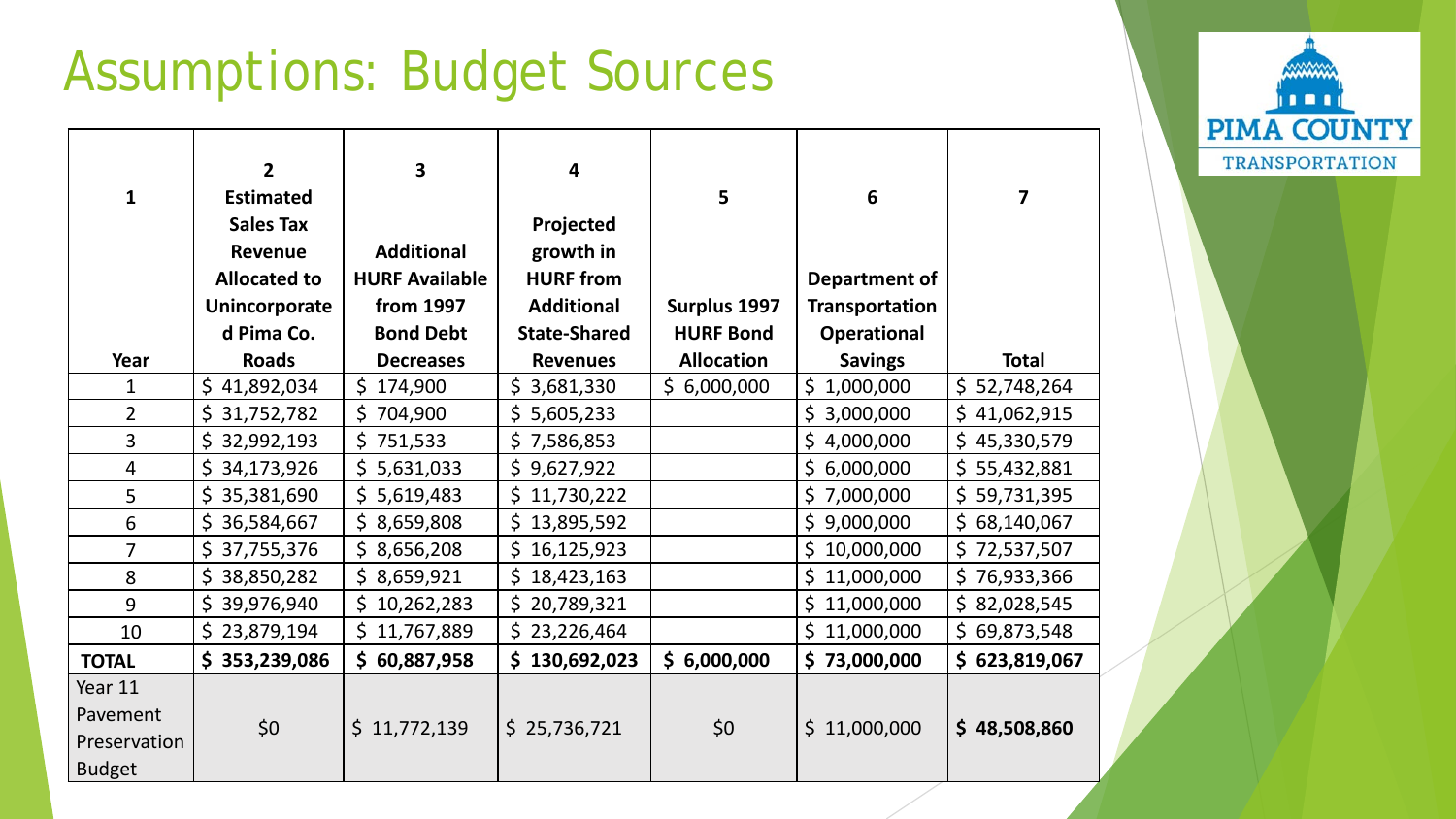

#### Assumptions: Budget Preservation Allocation

| Year           | <b>Annual Cost</b><br><b>Estimate for Full</b><br><b>Pavement</b><br><b>Preservation if All</b><br><b>Roads in Fair to</b><br><b>Good Condition</b> | %<br><b>Preservation</b><br>allocation | <b>Inflation</b><br>rate | <b>Pavement Preservation</b><br><b>Cost Estimates for</b><br><b>Roads in Fair &amp; Good</b><br><b>Condition</b> |
|----------------|-----------------------------------------------------------------------------------------------------------------------------------------------------|----------------------------------------|--------------------------|------------------------------------------------------------------------------------------------------------------|
| $\mathbf{1}$   | \$<br>28,963,268                                                                                                                                    | 30%                                    | 2.46%                    | \$<br>8,903,118                                                                                                  |
| $\overline{2}$ | \$<br>28,963,268                                                                                                                                    | 30%                                    | 4.71%                    | \$<br>10,866,996                                                                                                 |
| 3              | \$<br>28,963,268                                                                                                                                    | 36%                                    | 7.17%                    | \$<br>12,933,488                                                                                                 |
| 4              | \$<br>28,963,268                                                                                                                                    | 42%                                    | 9.33%                    | \$<br>15,040,530                                                                                                 |
| 5              | \$<br>28,963,268                                                                                                                                    | 48%                                    | 11.45%                   | \$<br>17,216,445                                                                                                 |
| 6              | \$<br>28,963,268                                                                                                                                    | 53%                                    | 13.77%                   | \$<br>19,496,660                                                                                                 |
| $\overline{7}$ | \$<br>28,963,268                                                                                                                                    | 59%                                    | 16.13%                   | \$<br>21,863,501                                                                                                 |
| 8              | \$<br>28,963,268                                                                                                                                    | 65%                                    | 18.47%                   | \$<br>24,304,990                                                                                                 |
| 9              | \$<br>28,963,268                                                                                                                                    | 71%                                    | 20.82%                   | \$<br>26,828,200                                                                                                 |
| 10             | \$<br>28,963,268                                                                                                                                    | 77%                                    | 23.16%                   | \$<br>27,349,799                                                                                                 |
| <b>TOTAL</b>   |                                                                                                                                                     |                                        |                          | \$<br>169,566,671                                                                                                |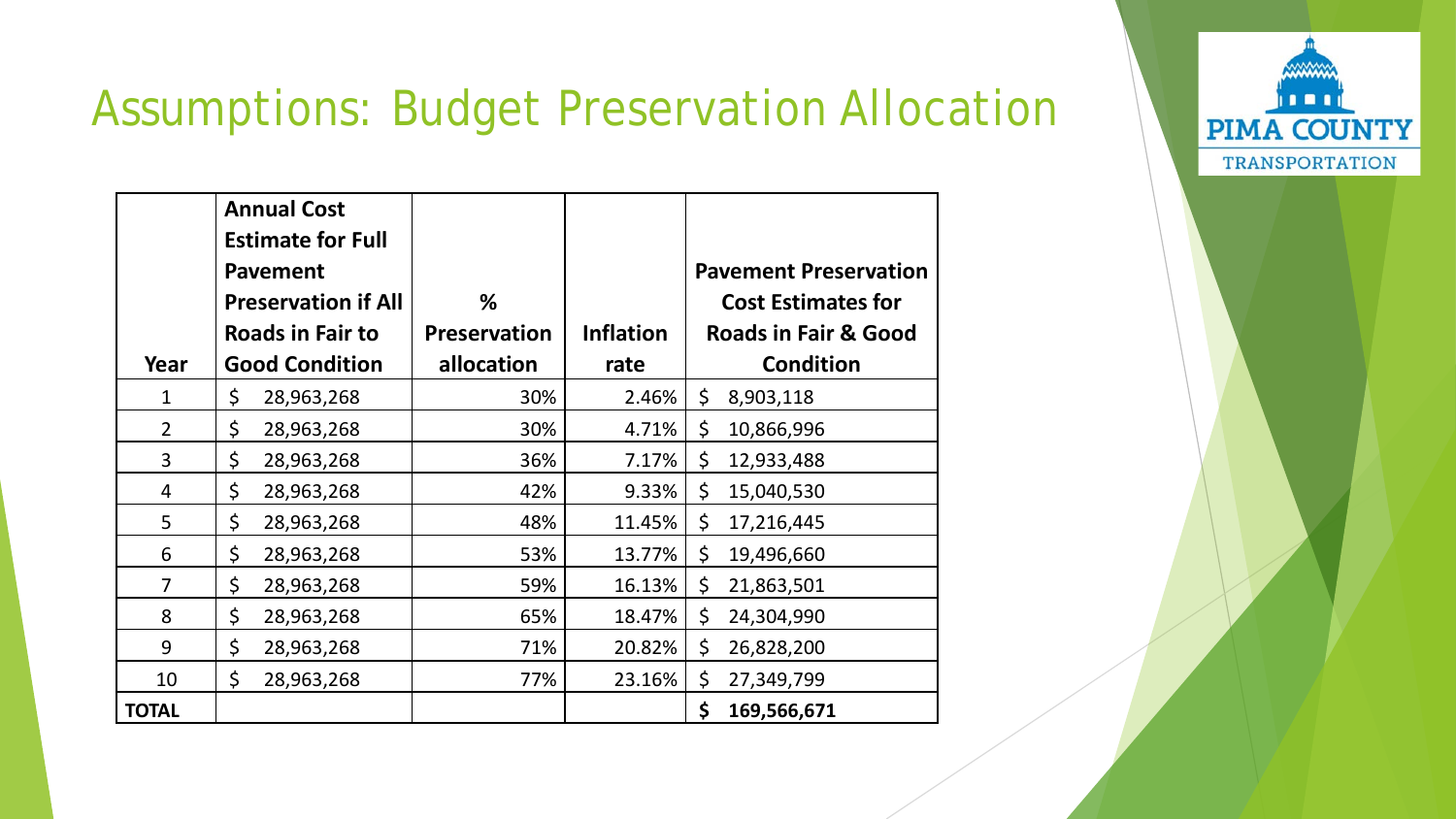#### $\blacksquare$ **PIMA COUNTY TRANSPORTATION**

# Assumptions: Budget Cost Split

|                | <b>Road Repair Cost</b><br><b>Estimates For Road in</b><br>Poor & Failing | <b>Pavement Preservation</b><br><b>Cost Estimates for</b><br><b>Roads in Fair &amp; Good</b> |              |  |  |  |
|----------------|---------------------------------------------------------------------------|----------------------------------------------------------------------------------------------|--------------|--|--|--|
| Year           | <b>Condition</b>                                                          | <b>Condition</b>                                                                             | <b>Total</b> |  |  |  |
| $\mathbf{1}$   | \$                                                                        | 8,903,118                                                                                    | 52,748,264   |  |  |  |
|                | 43,845,146                                                                | \$                                                                                           | Ś.           |  |  |  |
| $\overline{2}$ | \$                                                                        | 10,866,996                                                                                   | \$           |  |  |  |
|                | 31,964,957                                                                | \$                                                                                           | 41,062,915   |  |  |  |
| 3              | \$                                                                        | \$                                                                                           | Ś.           |  |  |  |
|                | 34,207,799                                                                | 12,933,488                                                                                   | 45,330,579   |  |  |  |
| 4              | \$                                                                        | 15,040,530                                                                                   | \$.          |  |  |  |
|                | 42,239,423                                                                | \$                                                                                           | 55,432,881   |  |  |  |
| 5              | \$                                                                        | \$                                                                                           | Ś.           |  |  |  |
|                | 44,397,989                                                                | 17,216,445                                                                                   | 59,731,395   |  |  |  |
| 6              | \$                                                                        | \$                                                                                           | \$           |  |  |  |
|                | 50,565,634                                                                | 19,496,660                                                                                   | 68,140,067   |  |  |  |
| $\overline{7}$ | \$                                                                        | \$                                                                                           | Ś.           |  |  |  |
|                | 52,636,104                                                                | 21,863,501                                                                                   | 72,537,507   |  |  |  |
| 8              | \$                                                                        | 24,304,990                                                                                   | Ŝ.           |  |  |  |
|                | 54,629,953                                                                | \$                                                                                           | 76,933,366   |  |  |  |
| 9              | \$                                                                        | \$                                                                                           | Ś.           |  |  |  |
|                | 57,241,643                                                                | 26,828,200                                                                                   | 82,028,545   |  |  |  |
| 10             | \$                                                                        | \$                                                                                           | \$           |  |  |  |
|                | 42,523,748                                                                | 27,349,799                                                                                   | 69,873,548   |  |  |  |
| <b>Total</b>   | \$                                                                        | 169,566,671                                                                                  | \$           |  |  |  |
|                | 454,252,396                                                               | \$                                                                                           | 623,819,067  |  |  |  |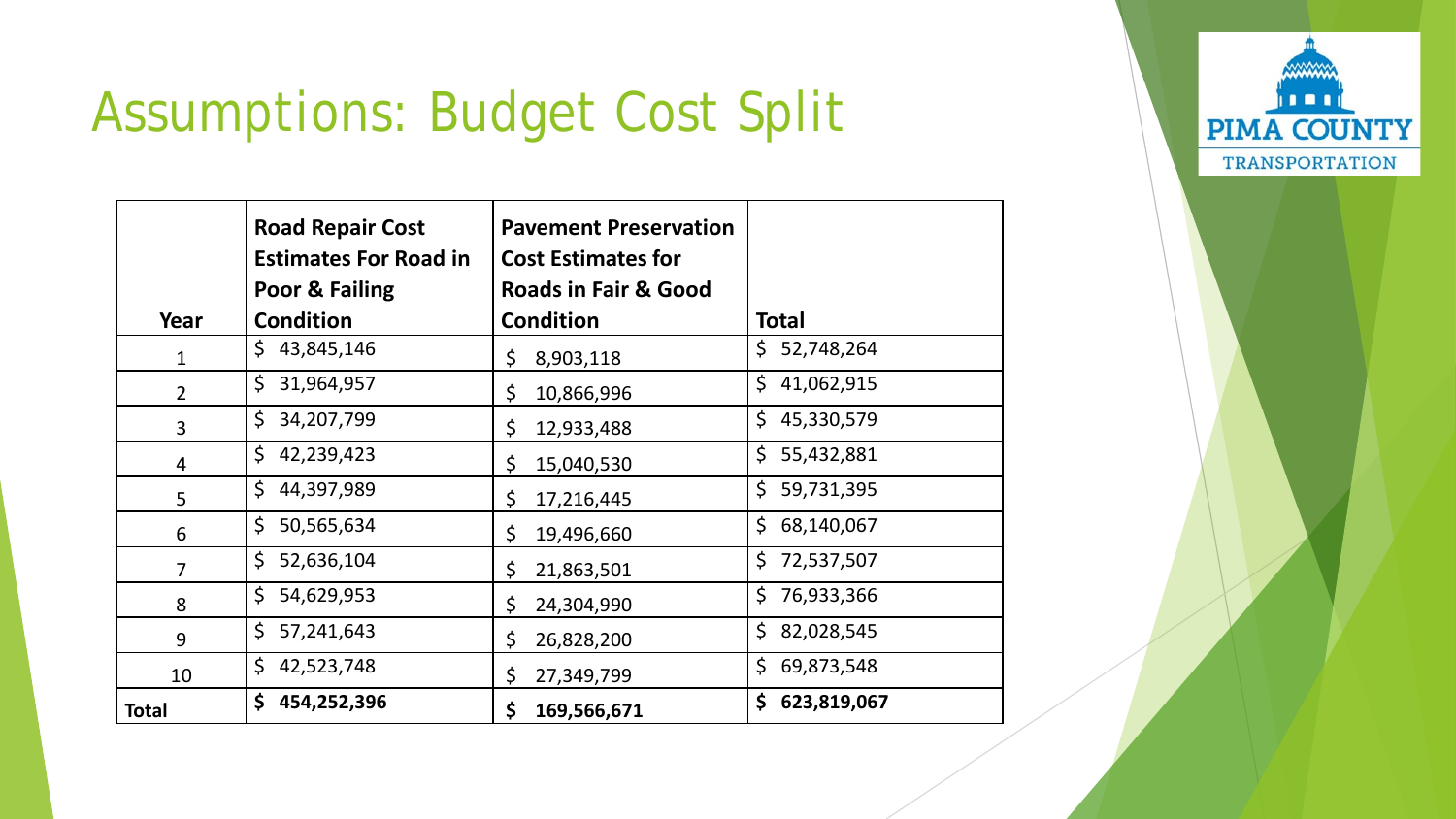# Analysis Criteria

- ▶ Aggregate segments requiring similar treatment grouped by TRS, subdivision, street name & address range to create grouped work zones
- ▶ Enable logic based on functional class and zoning to determine the number and location of ADA curb ramps to be constructed
- ▶ Rank roads based on PASER level
- ▶ Create roadway pavement preservation schedule
- Allocate treatment types based on available annual repair and preservation budgets adjusted to maximize cost/benefit

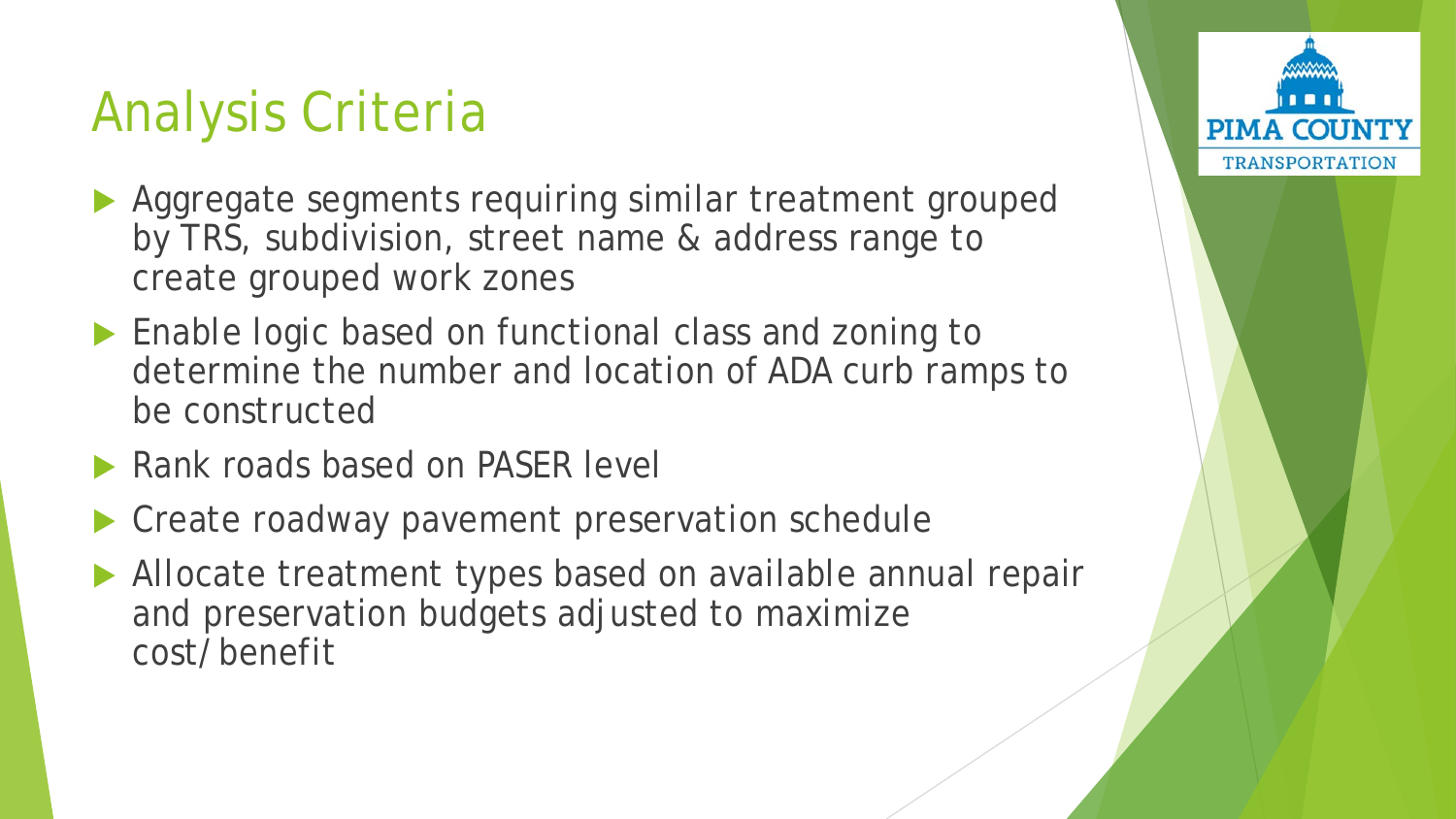# Analysis Criteria (continued)

- ▶ PASER 1-4 roadways are scheduled for repair with priority from 1-4
- ▶ PASER 5-10 roadways are scheduled for preservation with priority from 10-5
- ▶ Work is scheduled based on PASER degradation curve
- Initial PASER of roadways is adjusted as anticipated for FY2020

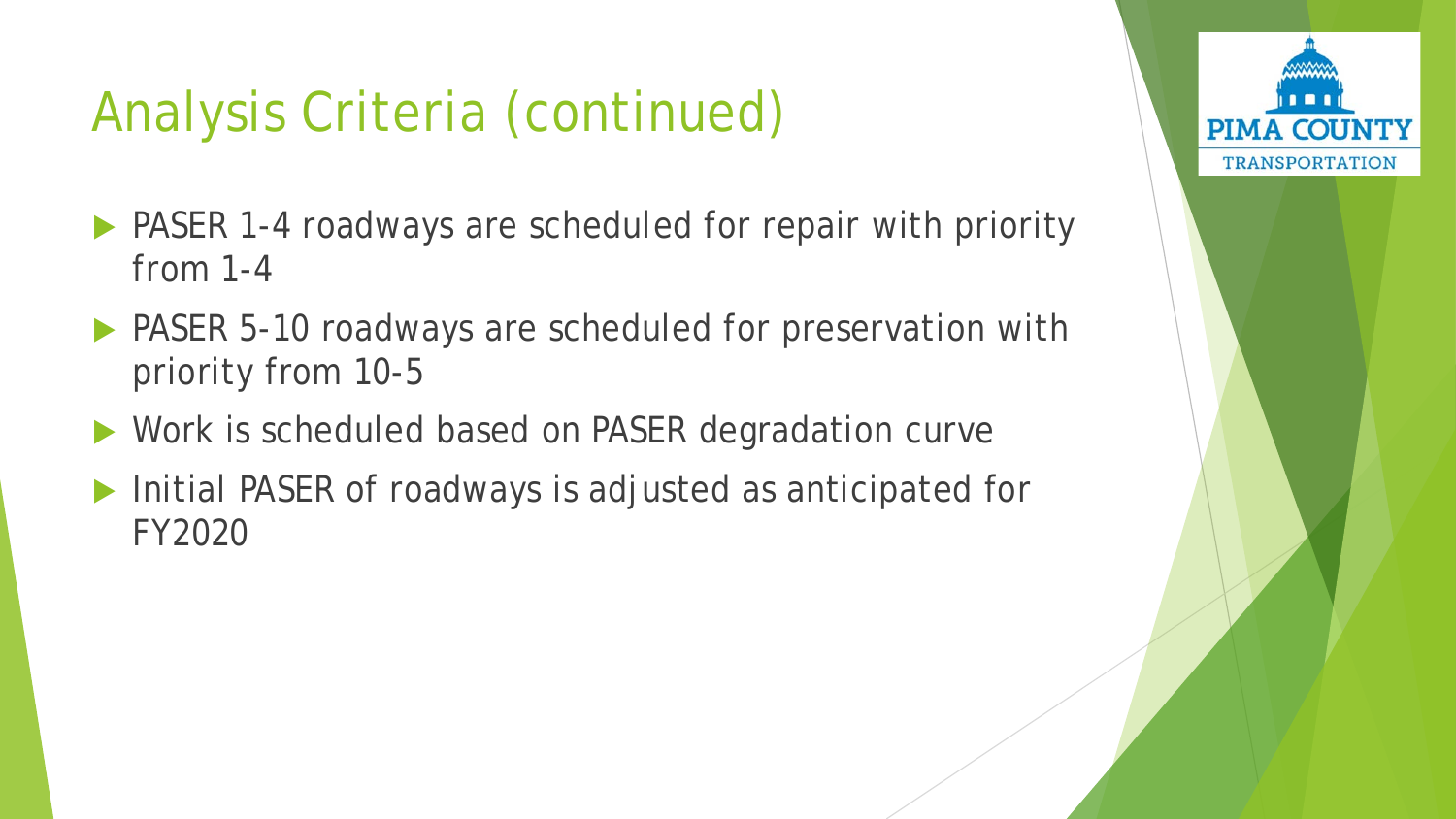# Roadway Treatment Assignment

- Analysis decrements through road list based on treatment, PASER & budget
- Assigns treatments to collections over 15 years
- **Manual adjustment of budget allocations to:** 
	- **Maximize work per year**
	- ▶ Better prioritize treatments based on PASER
	- Assign discount rate to repair all roads within 10 years
- "April 23 plan" generated with 88% discount rate

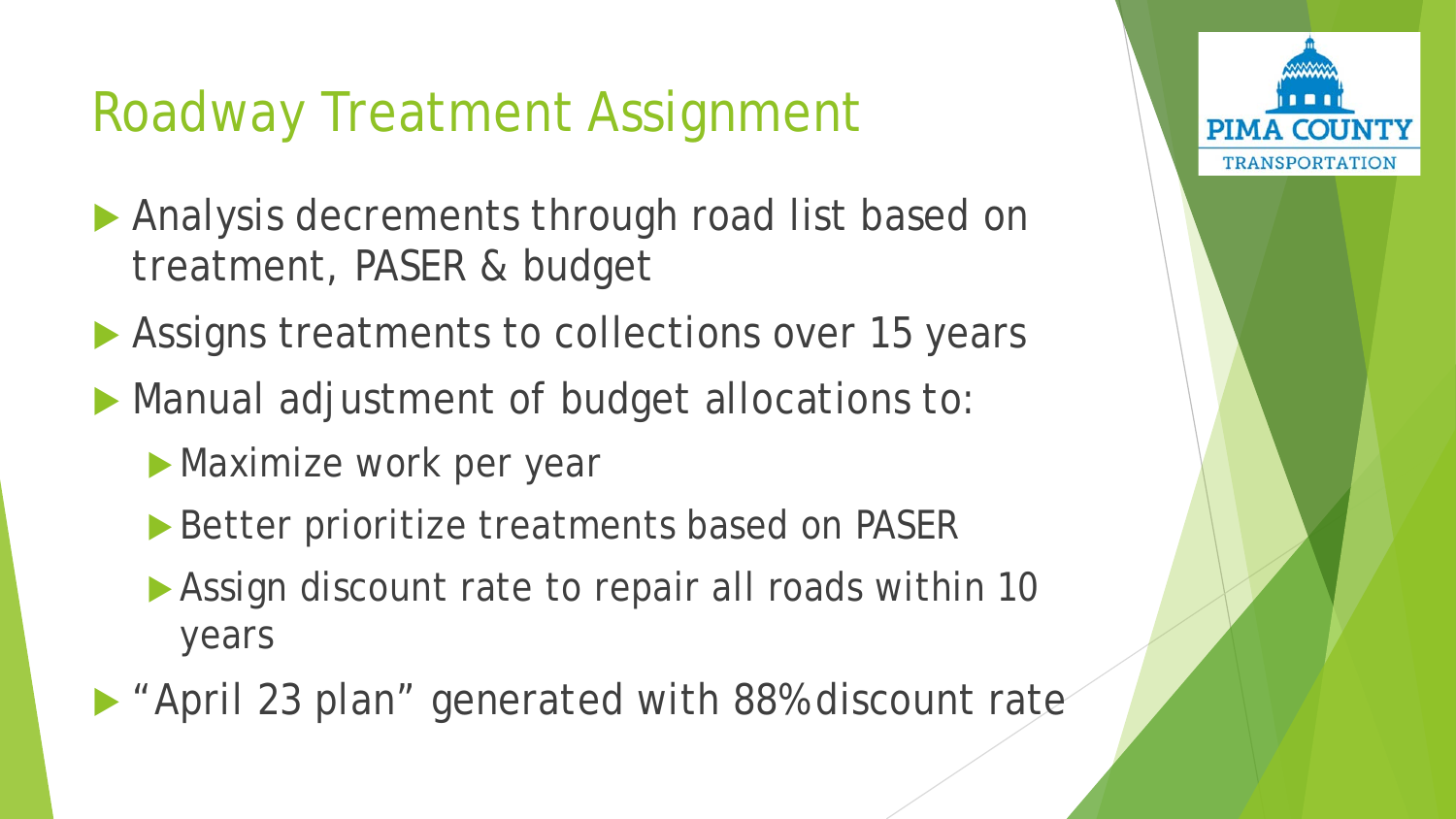

## A Glimpse into the Analysis Tool

| <b>T</b> Collection ROADID                                                                                                                    | <b>STREET</b>                    | <b>MAPTIPT</b> actionYea Action |       | <b>ActionNar FUNCCLALEFTSUB RIGHTSULLEFTBOS RIGHTBO PASER</b> REATMEN COST LENGTH ADD MIN ADD MAX1 planYear |                         |                |          |          |       | 2 planYear 3 planYear 4 planYear 5 planYear 6 planYear |     |  | 7 planYear | 8 planYear 9 planYear | 10 planYea |
|-----------------------------------------------------------------------------------------------------------------------------------------------|----------------------------------|---------------------------------|-------|-------------------------------------------------------------------------------------------------------------|-------------------------|----------------|----------|----------|-------|--------------------------------------------------------|-----|--|------------|-----------------------|------------|
| 5584<br>5585<br>5585 5586<br>5586 5588<br>5589 5592<br>5593 5593<br>5595 5596<br>5595 5596<br>5595 5596<br>5595 5596<br>1005582 213531.213532 | <b>E SANDS RANCH RD Total</b>    |                                 | 3 M/F | <b>0 MOUNTAIN VIEW RA</b>                                                                                   | Δ                       |                | 2884.686 | 14300    | 14573 |                                                        |     |  |            |                       |            |
| 1005583 213535,213534                                                                                                                         | <b>S SUNDOWN RANCH RD Total</b>  |                                 | 3 M/F | <b>0 MOUNTAIN VIEW RA</b>                                                                                   | 4                       |                | 2598.714 | 13344    | 13699 |                                                        |     |  |            |                       |            |
| 1005584 142032,241436,241437                                                                                                                  | <b>S SONOITA RANCH CI Total</b>  |                                 | 5 MjS | 0 SONOITA RANCH (1-                                                                                         | 4                       |                | 4024.17  | 13400    | 13673 |                                                        | 4.6 |  |            |                       |            |
| 1005585 34347                                                                                                                                 | <b>S WENTWORTH RD Total</b>      |                                 | 2 M/F |                                                                                                             | 4                       |                | 13089.8  | 12574    | 14499 |                                                        | 1.5 |  |            |                       |            |
| 1005586 213877                                                                                                                                | <b>E MOKES MILE TR Total</b>     |                                 | 4 M/F | 0 J D RANCH (1-110)                                                                                         | 4                       | 5              | 55.003   | 14290    | 14299 |                                                        |     |  |            | 4.1                   |            |
| 10055873100                                                                                                                                   | N DAVIDSON RD Total              |                                 | 5 MjS | 0 J D RANCH (1-110)                                                                                         | $\overline{a}$          |                | 267.67   | 1900     | 1949  |                                                        | 4.6 |  |            |                       |            |
| 1005588 12234                                                                                                                                 | <b>E FARINO PL Total</b>         |                                 | 1 M/F | <b>0 RINCON VIEW ESTAT</b>                                                                                  | $\overline{a}$          |                | 630.962  | 3900     | 3975  |                                                        |     |  |            |                       |            |
| 1005589 3257                                                                                                                                  | <b>E MESCALERO DR Total</b>      |                                 | 1 M/F | <b>0 RINCON VIEW ESTAT</b>                                                                                  | $\mathbf{A}$            |                | 3346.18  | 3210     | 3673  |                                                        |     |  |            |                       |            |
| 1005590 15420                                                                                                                                 | <b>E NANA DR Total</b>           |                                 | 2 M/F | <b>0 RINCON VIEW ESTAT</b>                                                                                  | $\Delta$                | $\overline{2}$ | 2611.965 | 3700     | 3951  |                                                        | 1.5 |  |            |                       |            |
| 1005591 44480.55958                                                                                                                           | <b>E RINCON VIEW DR Total</b>    |                                 | 1 M/F | <b>0 RINCON VIEW ESTAT</b>                                                                                  | $\overline{\mathbf{A}}$ |                | 5301.6   | 3200     | 3899  |                                                        |     |  |            |                       |            |
| 1005592 12104.78091.487039.507073.507074.5 E ANDRADA RD Total                                                                                 |                                  |                                 | 1 M/F | 18                                                                                                          | $\overline{\bf{4}}$     |                | 5317.696 | 3124     | 3899  |                                                        |     |  |            |                       |            |
| 1005593 32935.44872.30984                                                                                                                     | N CALLE RINCONADO Total          |                                 | 1 M/F | $\Omega$                                                                                                    | 4                       |                | 2453.785 | 1600     | 1849  |                                                        |     |  |            |                       |            |
| 1005594 31005,43961,51505                                                                                                                     | N DAVIDSON RD Total              |                                 | 2 M/F | $\Omega$                                                                                                    | 4                       |                | 2609.019 | 1600     | 1899  |                                                        |     |  |            |                       |            |
| 1005595 219220                                                                                                                                | <b>E COSTELLO RANCH PL Total</b> |                                 | 5 MjS | <b>0 MOUNTAIN VIEW RA</b>                                                                                   | 4                       |                | 442.523  | 14324    | 14373 |                                                        | 4.6 |  |            |                       |            |
| 1005596 155212.36193                                                                                                                          | <b>E MARSH STATION RD Total</b>  |                                 | 1 M/F | <b>18 MOUNTAIN VIEW RA</b>                                                                                  | -4                      |                | 1539.427 | 14800    | 14999 |                                                        |     |  |            |                       |            |
| 1005597 39228                                                                                                                                 | <b>E MOKES MILE TR Total</b>     |                                 | 4 M/F | <b>0 MOUNTAIN VIEW RA</b>                                                                                   | $\overline{a}$          | 5              | 679.391  | 14300    | 14389 |                                                        |     |  |            | 4.1                   |            |
| 1005598 219224                                                                                                                                | <b>E WOOD CANYON PL Total</b>    |                                 | 5 MiS | <b>0 MOUNTAIN VIEW RA</b>                                                                                   | $\overline{4}$          |                | 1092.339 | 14400    | 14549 |                                                        | 4.6 |  |            |                       |            |
| 1005599 212591.53182                                                                                                                          | <b>S OLD SONOITA HY Total</b>    |                                 | 2 M/F | $\Omega$                                                                                                    | $\overline{A}$          |                | 6087.053 | 13800    | 14499 |                                                        |     |  |            |                       |            |
| 1005600 2476                                                                                                                                  | <b>E OLD SPANISH TR Total</b>    |                                 | 9 FS  | 8                                                                                                           | Δ                       | 10             | 4487.031 | 16274    | 16723 |                                                        |     |  |            |                       |            |
| 1005601 53894                                                                                                                                 | E COLOSSAL CAVE RD Total         |                                 | 1 M/F |                                                                                                             | 4                       |                | 4249.9   | 15900    | 16499 |                                                        |     |  |            |                       |            |
| 1005602 87046.17602.26281.87045.212599.116 E MARSH STATION RD Total                                                                           |                                  |                                 | 1 M/F |                                                                                                             |                         |                | 33102.21 | 15900    | 20023 |                                                        |     |  |            |                       |            |
| 5605<br>5606<br>5607<br>5608<br>5610<br>5611<br>1005603 42728,8449,37432,36748                                                                | W DIAMOND BELL RANCH RD Total    |                                 | 1 M/F | 8 DIAMOND BELL RAN                                                                                          |                         |                | 3364.424 | 14200    | 14699 |                                                        |     |  |            |                       |            |
| 1005604 16878,30803                                                                                                                           | <b>S AVENIDA HALEY Total</b>     |                                 | 1 M/F | <b>0 OCOTILLO RANCHES</b>                                                                                   |                         |                | 2606.438 | 15700    | 16099 |                                                        |     |  |            |                       |            |
| 1005605 49914                                                                                                                                 | <b>W CALLE QUATRO Total</b>      |                                 | 1 M/F | <b>0 OCOTILLO RANCHES</b>                                                                                   |                         |                | 1326.25  | 7000     | 7199  |                                                        |     |  |            |                       |            |
| 1005606 47649                                                                                                                                 | <b>W CALLE UNO Total</b>         |                                 | 1 M/F | <b>0 OCOTILLO RANCHES</b>                                                                                   |                         |                | 1250.07  | 6799     | 6999  |                                                        |     |  |            |                       |            |
| 1005607 5720                                                                                                                                  | <b>S AVENIDA HALEY Total</b>     |                                 | 1 M/F | $\Omega$                                                                                                    | $\overline{\mathbf{3}}$ |                | 671.521  | 15600    | 15699 |                                                        |     |  |            |                       |            |
| 1005608 117128                                                                                                                                | W CALLE UNO Total                |                                 | 1 M/F | $\Omega$                                                                                                    |                         |                | 57.228   | $\Omega$ |       |                                                        |     |  |            |                       |            |
| 1005609 2692,50789                                                                                                                            | W OCOTILLO RANCH RD Total        |                                 | 2 M/F | $\mathbf{0}$                                                                                                | $\overline{\mathbf{3}}$ | $\overline{2}$ | 5804.435 | 6199     | 6699  |                                                        | 1.5 |  |            |                       |            |
| 5612<br>5613<br>5614<br>5615<br>1005610 6650, 201014, 201540, 196320, 201534                                                                  | S MISSION RD Total               |                                 | 1 M/F | $\overline{7}$                                                                                              | 3                       |                | 14797.1  | 15300    | 16949 |                                                        |     |  |            |                       |            |
| 1005611 19608                                                                                                                                 | W HELMET PEAK RD Total           |                                 | 2 M/F | $\overline{7}$                                                                                              | 3                       | $\overline{2}$ | 3713.501 | 4600     | 5199  |                                                        | 1.5 |  |            |                       |            |
| 1005612 53956                                                                                                                                 | <b>W CALLE QUATRO Total</b>      |                                 | 1 M/F | <b>0 OCOTILLO RANCHES</b>                                                                                   | $\mathbf{3}$            |                | 1321.931 | 7200     | 7399  |                                                        |     |  |            |                       |            |
| 1005613 200972                                                                                                                                | <b>S MISSION RD Total</b>        |                                 | 1 M/F |                                                                                                             |                         |                | 1781.798 | 16950    | 17199 |                                                        |     |  |            |                       |            |
| 5616<br>1005614 53944.200988.206330.24448.2606                                                                                                | <b>W MCGEE RANCH RD Total</b>    |                                 | 1 M/F | $\mathbf{O}$                                                                                                | $\overline{\mathbf{3}}$ |                | 15352.45 | 5400     | 9173  |                                                        |     |  |            |                       |            |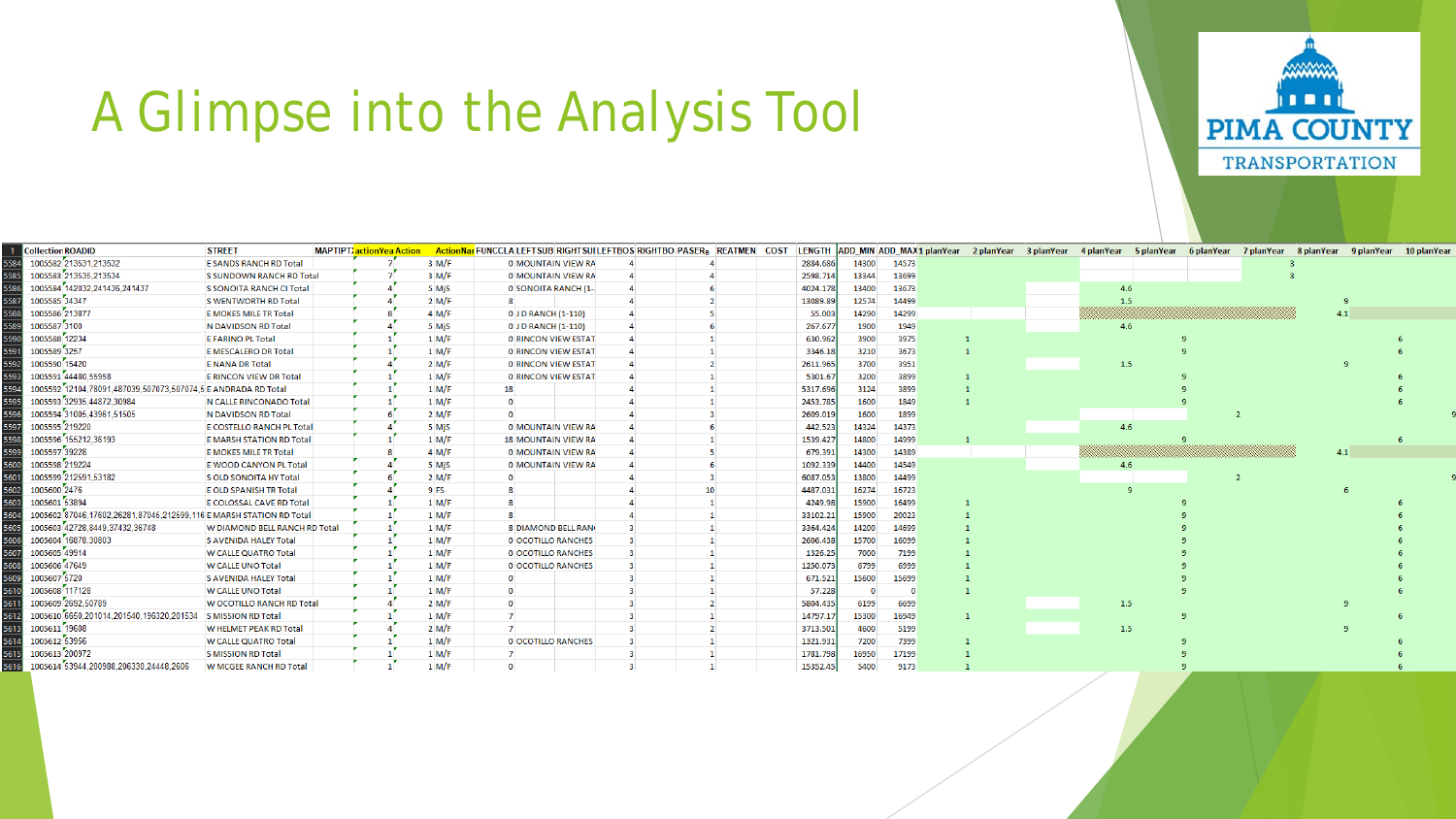## Roadways Repaired & Preserved

|                | <b>Miles of Local</b><br><b>Roads</b> | <b>Miles of Local</b><br><b>Roads</b> | <b>Miles of</b><br><b>Collector &amp;</b><br><b>Arterial Roads</b> | <b>Miles of</b><br><b>Collector &amp;</b><br><b>Arterial Roads</b> |
|----------------|---------------------------------------|---------------------------------------|--------------------------------------------------------------------|--------------------------------------------------------------------|
| Year           | <b>Repaired</b>                       | <b>Preserved</b>                      | <b>Repaired</b>                                                    | <b>Preserved</b>                                                   |
| 1              | 128.33                                | 21.56                                 | 63.45                                                              | 39.65                                                              |
| $\overline{2}$ | 112.51                                | 37.10                                 | 3.89                                                               | 56.17                                                              |
| 3              | 102.17                                | 44.01                                 | 20.12                                                              | 54.78                                                              |
| 4              | 43.26                                 | 18.92                                 | 99.85                                                              | 83.31                                                              |
| 5              | 139.95                                | 127.98                                | 46.07                                                              | 41.75                                                              |
| 6              | 163.09                                | 112.51                                | 48.40                                                              | 3.89                                                               |
| 7              | 164.74                                | 102.17                                | 47.33                                                              | 20.12                                                              |
| 8              | 136.55                                | 50.66                                 | 55.11                                                              | 152.42                                                             |
| 9              | 71.95                                 | 267.93                                | 83.26                                                              | 87.82                                                              |
| 10             | 51.44                                 | 312.70                                | 22.10                                                              | 108.45                                                             |
| <b>TOTAL</b>   | 1113.99                               | 1095.54                               | 489.58                                                             | 648.36                                                             |

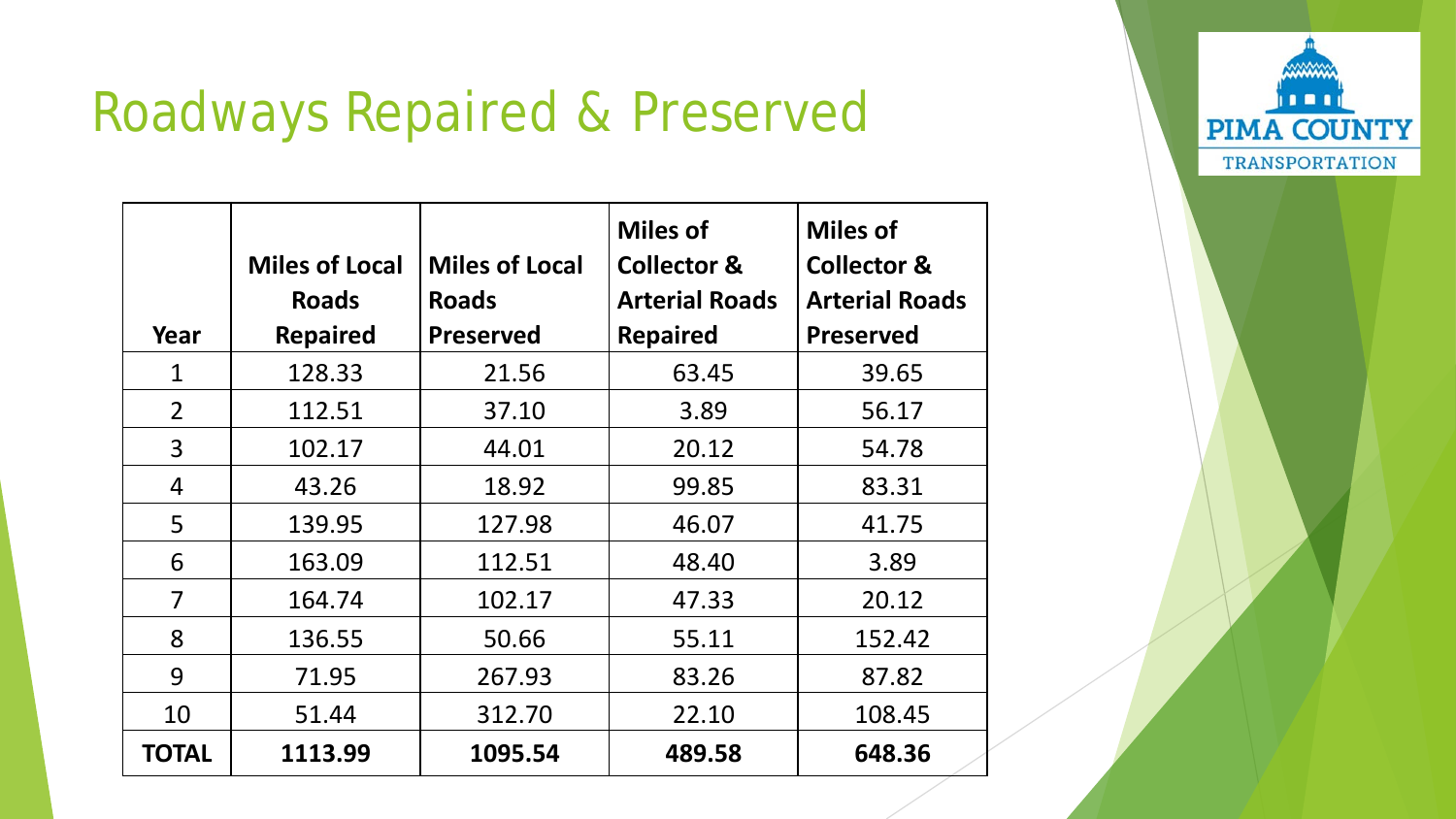#### Miles Treated per PASER per Year

| <b>Original</b><br><b>PASER</b> | <b>Treatment</b> | Y1     | <b>Y2</b> | <b>Y3</b> | <b>Y4</b> | <b>Y5</b> | <b>Y6</b> | <b>Y7</b> | <b>Y8</b> | <b>Y9</b> | <b>Y10</b> |
|---------------------------------|------------------|--------|-----------|-----------|-----------|-----------|-----------|-----------|-----------|-----------|------------|
|                                 | Fog Seal         |        |           |           | 37.92     |           |           |           |           |           |            |
| 10                              | Minor SC         |        |           |           |           |           |           |           | 37.92     |           |            |
|                                 | Fog Seal         | 10.82  |           |           |           |           |           |           |           |           |            |
| $\boldsymbol{9}$                | Minor SC         |        |           |           | 10.82     |           |           |           |           |           |            |
|                                 | Fog Seal         | 50.39  |           |           |           |           |           |           |           |           |            |
| 8                               | Minor SC         |        |           | 50.39     |           |           |           |           |           |           |            |
|                                 | Minor SC         |        | 93.27     | 11.00     |           |           |           |           |           |           |            |
| $\overline{\mathbf{z}}$         | Major SC         |        |           |           |           |           |           |           |           |           | 93.27      |
|                                 | Major SC         |        |           | 37.49     | 31.45     |           |           |           |           |           |            |
| $6\phantom{1}$                  | Mill/Fill        |        |           |           |           |           |           |           | 51.51     | 100.30    | 44.50      |
| 5                               | Mill/Fill        |        |           |           |           |           |           |           | 82.18     | 54.90     | 29.03      |
| $\overline{\mathbf{4}}$         | Mill/Fill        |        |           |           |           |           |           | 108.33    | 57.98     |           |            |
|                                 | Fog Seal         |        |           |           |           |           |           |           |           |           | 148.68     |
| $\overline{\mathbf{3}}$         | Mill/Fill        |        |           |           |           |           | 148.68    | 103.73    |           |           |            |
|                                 | Fog Seal         |        |           |           |           |           |           |           | 136.13    | 186.02    | 62.80      |
| $\overline{2}$                  | Mill/Fill        |        |           |           | 136.13    | 186.02    | 62.80     |           |           |           |            |
|                                 | Fog Seal         |        |           |           | 22.05     | 169.73    | 116.40    | 122.29    | 6.98      |           |            |
| $\mathbf{1}$                    | Minor SC         |        |           |           |           |           |           |           | 22.05     | 169.73    | 116.40     |
|                                 | Mill/Fill        | 191.78 | 116.40    | 122.29    | 6.98      |           |           |           |           |           |            |
| <b>TOTAL</b>                    |                  | 252.99 | 209.67    | 221.17    | 245.35    | 355.75    | 327.88    | 334.35    | 394.75    | 510.95    | 494.68     |

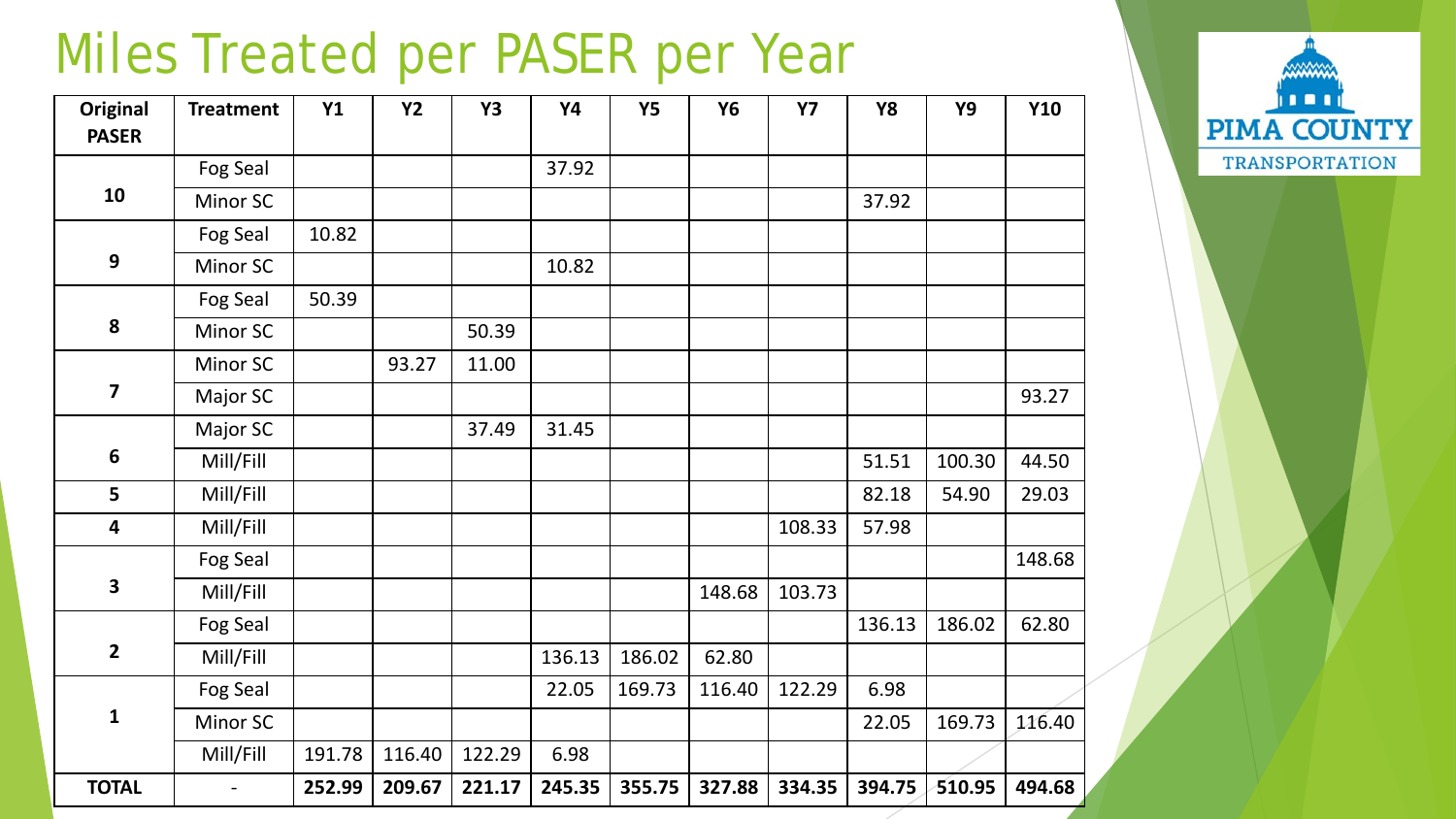# Other Considerations

- **More cost effective pavement treatments (test** project)
- ▶ Consideration for elimination of survey monuments
- Alternative plans should sales tax not be approved